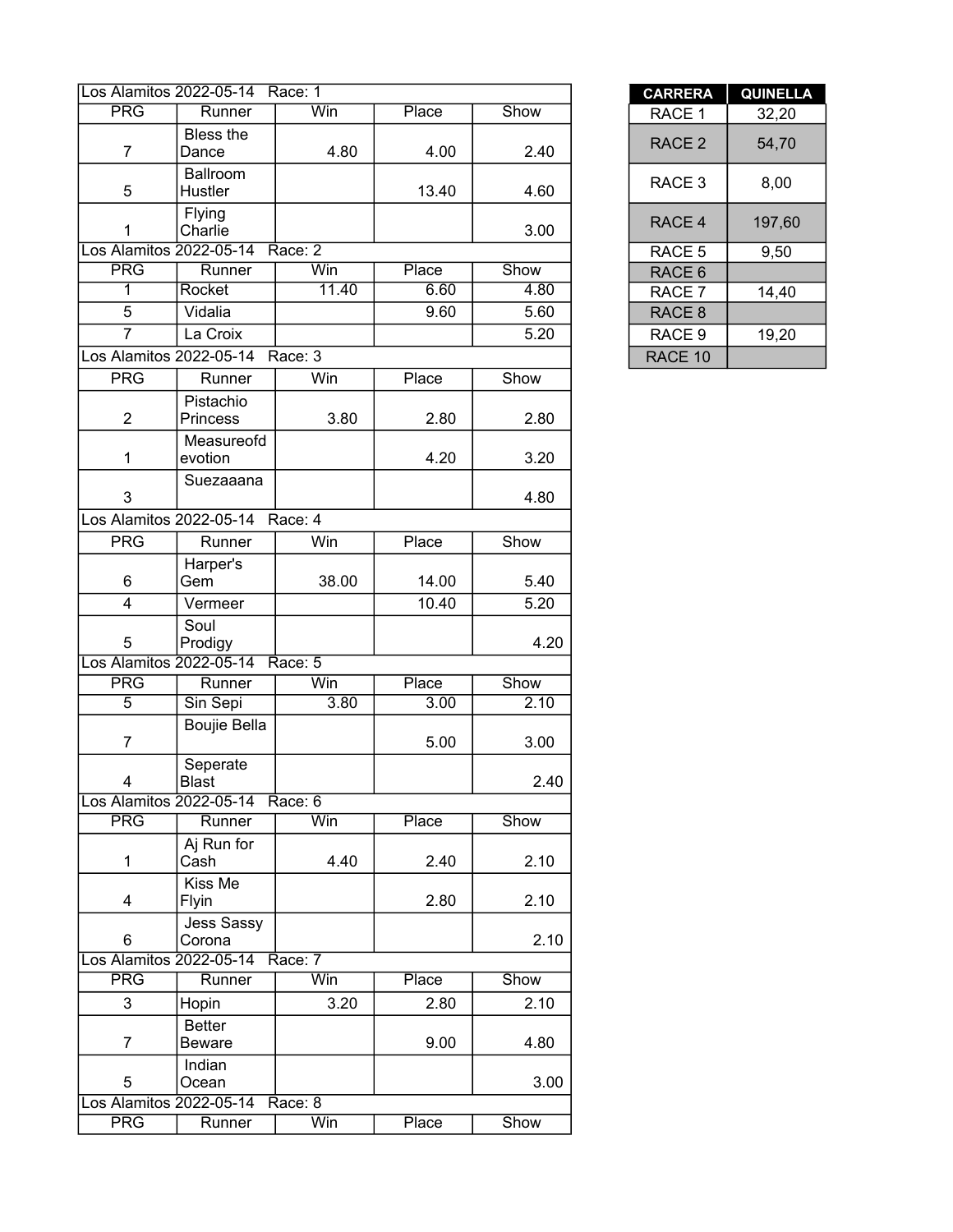| 4                       | <b>Bravery</b>   | 5.40     | 2.80  | 2.60 |
|-------------------------|------------------|----------|-------|------|
|                         | Caporal          |          |       |      |
| 2                       | Runaway          |          | 4.40  | 3.20 |
| 5                       | Sicario V        |          |       | 4.00 |
| Los Alamitos 2022-05-14 |                  | Race: 9  |       |      |
| <b>PRG</b>              | Runner           | Win      | Place | Show |
|                         | Elise            |          |       |      |
| 1                       | Matisse          | 8.00     | 4.60  | 3.60 |
|                         | Docs Best        |          |       |      |
| 2                       | Woman            |          | 4.80  | 4.60 |
| 6                       | Vanish           |          |       | 2.80 |
| Los Alamitos 2022-05-14 |                  | Race: 10 |       |      |
| <b>PRG</b>              | Runner           | Win      | Place | Show |
|                         |                  |          |       |      |
| 5                       | <b>Watch Out</b> | 10.80    | 4.80  | 3.00 |
|                         | Favorite         |          |       |      |
| 1                       | Honey            |          | 3.20  | 2.40 |
| 4                       | All Ways         |          |       | 6.00 |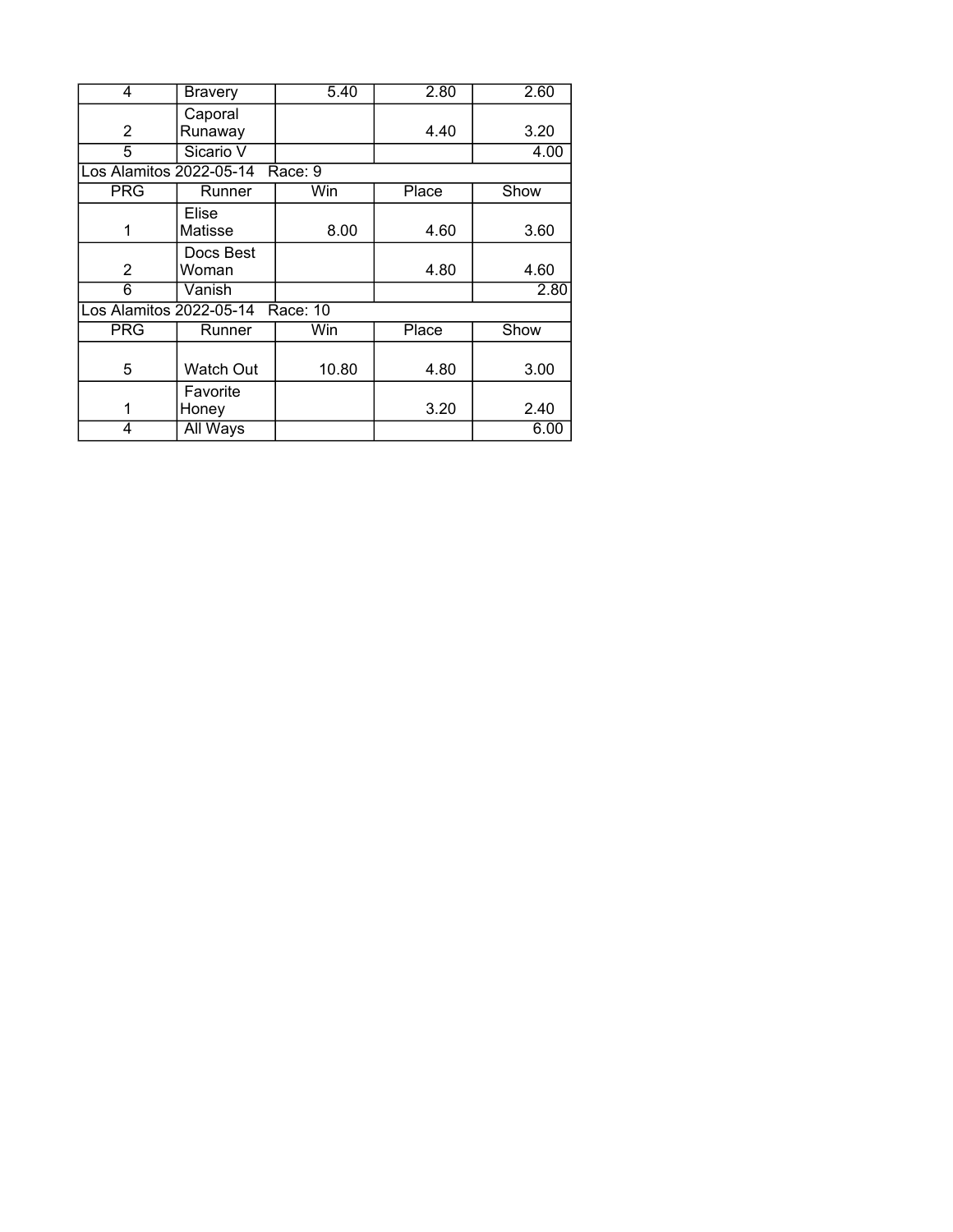| <b>SCRATCH</b> | <b>FAVORITOS</b> |
|----------------|------------------|
| 6, 9, 10       |                  |
| 8              |                  |
|                |                  |
| 3              |                  |
|                |                  |
| $\frac{3}{4}$  |                  |
|                |                  |
|                |                  |
|                |                  |
|                |                  |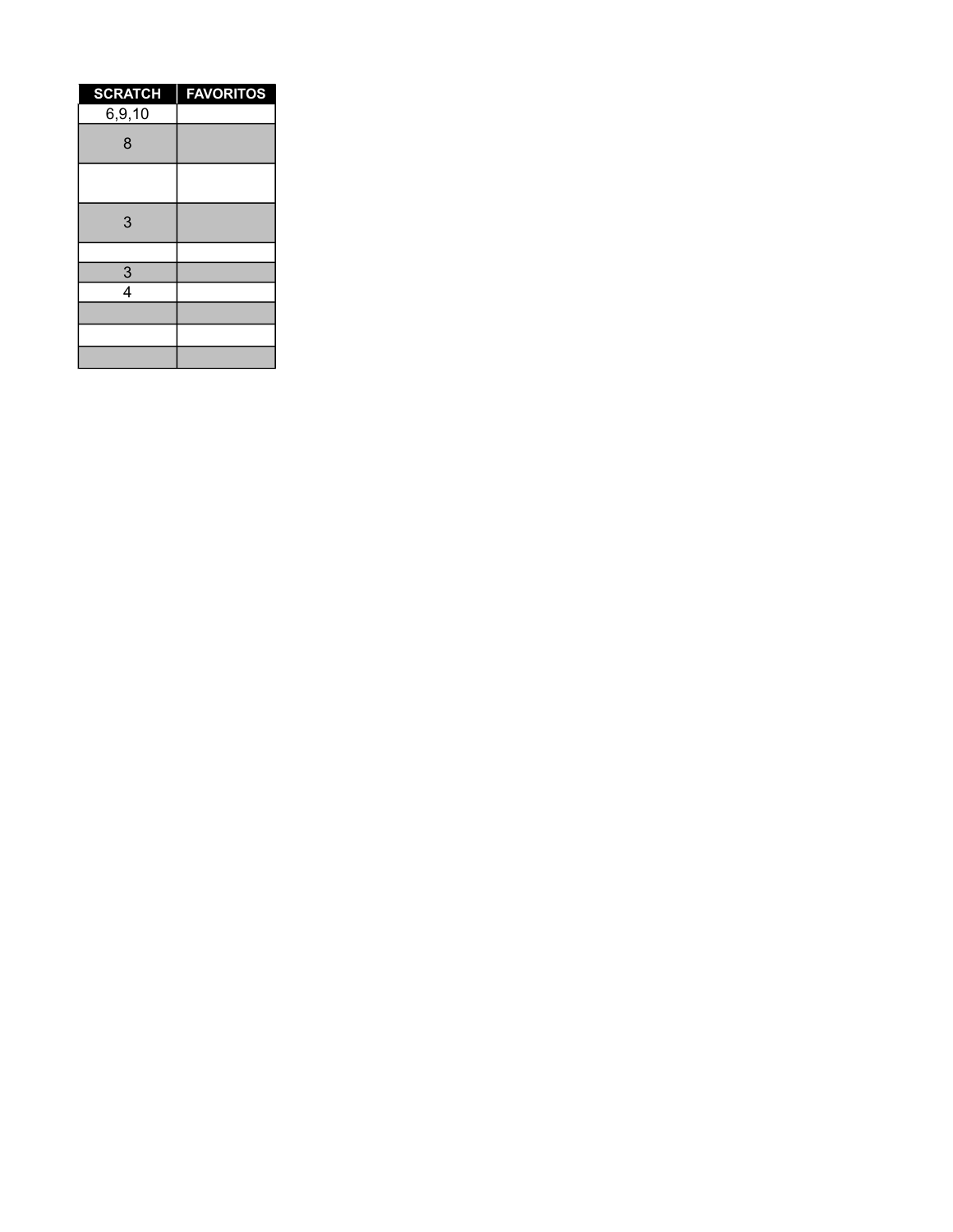

#### **sábado, maio 14, 2022**

|                       | <b>CARRERA/RACE 1</b>        |                            |                 |                       |         | <b>CARRERA/RACE 6</b>  |                            |          |
|-----------------------|------------------------------|----------------------------|-----------------|-----------------------|---------|------------------------|----------------------------|----------|
| <b>SUBSTITUTO:</b>    | 0                            | SC# 6,9,10                 |                 | <b>SUBSTITUTO:</b>    | 0       | SC# 3                  |                            |          |
|                       | \$2 WIN                      | \$2 PLACE \$2 SHOW         |                 |                       |         | \$2 WIN                | \$2 PLACE                  | \$2 SHOW |
| 7<br><b>WIN</b>       | 4.80                         | 4.00                       | 2.40            | 1<br><b>WIN</b>       |         | 4.40                   | 2.40                       | 2.10     |
| 5<br><b>PLACE</b>     |                              | 13.40                      | 4.60            | 4<br><b>PLACE</b>     |         |                        | 2.80                       | 2.10     |
| 1<br><b>SHOW</b>      |                              |                            | 3.00            | 6<br><b>SHOW</b>      |         |                        |                            | 2.10     |
| \$2 EXACTA            | 43.60                        |                            |                 | \$2 EXACTA            | 11.40   | \$2 D.D.               | 8.80                       |          |
| \$2 QUINIELA          | 32,20                        |                            |                 | <b>\$2 QUINIELA</b>   | 0,00    | \$2 PICK-3             | 259.80                     |          |
|                       |                              |                            |                 |                       |         |                        |                            |          |
| <b>\$2 TRIFECTA</b>   | 174.40                       |                            |                 | <b>\$2 TRIFECTA</b>   | 17.90   |                        |                            |          |
| \$2 SUPERFECTA        | 7/5/1/8                      |                            | 917.40          | \$2 SUPERFECTA        | 1/4/6/2 |                        |                            | 34.40    |
|                       |                              |                            |                 |                       |         |                        |                            |          |
|                       |                              |                            |                 |                       |         |                        |                            |          |
|                       | <b>CARRERA/RACE 2</b>        |                            |                 |                       |         | <b>CARRERA/RACE 7</b>  |                            |          |
| <b>SUBSTITUTO:</b>    | 0<br><b>SC# 8</b>            |                            |                 | <b>SUBSTITUTO:</b>    | 0       | SC# 4                  |                            |          |
|                       | \$2 WIN                      | \$2 PLACE \$2 SHOW         |                 |                       |         | \$2 WIN                | \$2 PLACE                  | \$2 SHOW |
| 1<br><b>WIN</b>       | 11.40                        | 6.60                       | 4.80            | 3<br><b>WIN</b>       |         | 3.20                   | 2.80                       | 2.10     |
| 5<br><b>PLACE</b>     |                              | 9.60                       | 5.60            | 7<br><b>PLACE</b>     |         |                        | 9.00                       | 4.80     |
| 7<br><b>SHOW</b>      |                              |                            | 5.20            | 5<br><b>SHOW</b>      |         |                        |                            | 3.00     |
| <b>\$2 EXACTA</b>     | 126.40<br>\$2 D.D.           | 25.20                      |                 | <b>\$2 EXACTA</b>     | 29.60   |                        |                            |          |
|                       |                              |                            |                 |                       |         |                        |                            |          |
| \$2 QUINIELA          | 54,70                        |                            |                 | \$2 QUINIELA          | 14,40   | \$2 PICK-3             | 14.40                      |          |
| <b>\$2 TRIFECTA</b>   | 996.40                       |                            |                 | <b>\$2 TRIFECTA</b>   | 114.40  |                        |                            |          |
| <b>\$2 SUPERFECTA</b> | 1/5/7/6-1/5/7/2              |                            | 1092.20-3002.00 | \$2 SUPERFECTA        | 3/7/5/8 |                        |                            | 532.80   |
|                       |                              |                            |                 |                       |         |                        |                            |          |
|                       |                              |                            |                 |                       |         |                        |                            |          |
|                       | <b>CARRERA/RACE 3</b>        |                            |                 |                       |         | <b>CARRERA/RACE 8</b>  |                            |          |
| <b>SUBSTITUTO:</b>    | SC#<br>0                     |                            |                 | <b>SUBSTITUTO:</b>    | 0       | SC#                    |                            |          |
|                       | \$2 WIN                      | \$2 PLACE \$2 SHOW         |                 |                       |         | \$2 WIN                | \$2 PLACE                  | \$2 SHOW |
| 2<br><b>WIN</b>       | 3.80                         | 2.80                       | 2.80            | 4<br><b>WIN</b>       |         | 5.40                   | 2.80                       | 2.60     |
| 1<br><b>PLACE</b>     |                              | 4.20                       | 3.20            | 2<br><b>PLACE</b>     |         |                        | 4.40                       | 3.20     |
| 3                     |                              |                            | 4.80            | 5                     |         |                        |                            | 4.00     |
| <b>SHOW</b>           |                              |                            |                 | <b>SHOW</b>           |         |                        |                            |          |
| \$2 EXACTA            | 15.40                        |                            |                 | <b>\$2 EXACTA</b>     | 18.60   |                        |                            |          |
| \$2 QUINIELA          | 8,00                         |                            |                 | \$2 QUINIELA          | 0,00    | \$2 PICK-3             | 28.00                      |          |
| <b>\$2 TRIFECTA</b>   | 82.60                        |                            |                 | <b>\$2 TRIFECTA</b>   | 90.60   |                        |                            |          |
| <b>\$2 SUPERFECTA</b> | 2/1/3/5                      |                            | 220.00          | <b>\$2 SUPERFECTA</b> | 4/2/5/3 |                        |                            | 225.20   |
|                       |                              |                            |                 |                       |         |                        |                            |          |
|                       |                              |                            |                 |                       |         |                        |                            |          |
|                       | <b>CARRERA/RACE 4</b>        |                            |                 |                       |         | <b>CARRERA/RACE 9</b>  |                            |          |
| <b>SUBSTITUTO:</b>    | 0<br>SC#3                    |                            |                 | <b>SUBSTITUTO:</b>    | 0       | SC#                    |                            |          |
|                       |                              | \$2 WIN \$2 PLACE \$2 SHOW |                 |                       |         |                        | \$2 WIN \$2 PLACE \$2 SHOW |          |
| 6                     | 38.00                        | 14.00                      | 5.40            | 1                     |         | 8.00                   | 4.60                       | 3.60     |
| WIN                   |                              |                            |                 | <b>WIN</b>            |         |                        |                            |          |
| 4<br><b>PLACE</b>     |                              | 10.40                      | 5.20            | 2<br><b>PLACE</b>     |         |                        | 4.80                       | 4.60     |
| 5<br><b>SHOW</b>      |                              |                            | 4.20            | 6<br><b>SHOW</b>      |         |                        |                            | 2.80     |
| \$2 EXACTA            | 356.60                       |                            |                 | \$2 EXACTA            | 27.80   |                        |                            |          |
| \$2 QUINIELA          | 197,60<br>\$2 PICK-3         | 713.40                     |                 | <b>\$2 QUINIELA</b>   | 19,20   |                        |                            |          |
| \$2 TRIFECTA          | 1937.80<br><b>\$2 PICK-4</b> | 2360.20                    |                 | <b>\$2 TRIFECTA</b>   | 153.60  |                        |                            |          |
| \$2 SUPERFECTA        | 6/4/5/7                      |                            | 3002.00         | \$2 SUPERFECTA        | 1/2/6/7 |                        |                            | 634.80   |
|                       |                              |                            |                 |                       |         |                        |                            |          |
|                       |                              |                            |                 |                       |         |                        |                            |          |
|                       | <b>CARRERA/RACE 5</b>        |                            |                 |                       |         | <b>CARRERA/RACE 10</b> |                            |          |
| <b>SUBSTITUTO:</b>    | SC#<br>0                     |                            |                 | <b>SUBSTITUTO:</b>    | 0       | SC#                    |                            |          |
|                       |                              |                            |                 |                       |         |                        |                            |          |
|                       |                              | \$2 WIN \$2 PLACE \$2 SHOW |                 |                       |         | \$2 WIN                | <b>\$2 PLACE</b>           | \$2 SHOW |
| 5<br><b>WIN</b>       | 3.80                         | 3.00                       | 2.10            | 5<br>WIN              |         | 10.80                  | 4.80                       | 3.00     |
| 7<br><b>PLACE</b>     |                              | 5.00                       | 3.00            | 1<br><b>PLACE</b>     |         |                        | 3.20                       | 2.40     |
| 4<br><b>SHOW</b>      |                              |                            | 2.40            | 4<br><b>SHOW</b>      |         |                        |                            | 6.00     |
| \$2 EXACTA            | 17.20                        |                            |                 | \$2 EXACTA            | 28.80   | \$2 D.D.               | 56.20                      |          |
| \$2 QUINIELA          | 9,50<br>\$2 PICK-3           | 196.40                     |                 | <b>\$2 QUINIELA</b>   | 0,00    | \$2 PICK-3             | 109.40                     |          |
| \$2 TRIFECTA          | 44.80                        |                            |                 | <b>\$2 TRIFECTA</b>   | 366.40  | <b>\$2 PICK-4</b>      | 185.20                     |          |
|                       |                              |                            |                 |                       |         |                        |                            |          |
| \$2 SUPERFECTA        | 5/7/4/6                      |                            | 187.40          | \$2 SUPERFECTA        | 5/1/4/6 |                        |                            | 1567.00  |
|                       |                              |                            |                 |                       |         |                        |                            |          |
|                       |                              |                            |                 |                       |         |                        |                            |          |
|                       |                              |                            |                 |                       |         |                        |                            |          |
|                       |                              |                            |                 |                       |         |                        |                            |          |
|                       |                              |                            |                 |                       |         |                        |                            |          |
|                       |                              |                            |                 |                       |         |                        |                            |          |

**INFORMAÇÕES DIVULGADAS COM PROPÓSITOS UNICAMENTE ILUSTRATIVOS**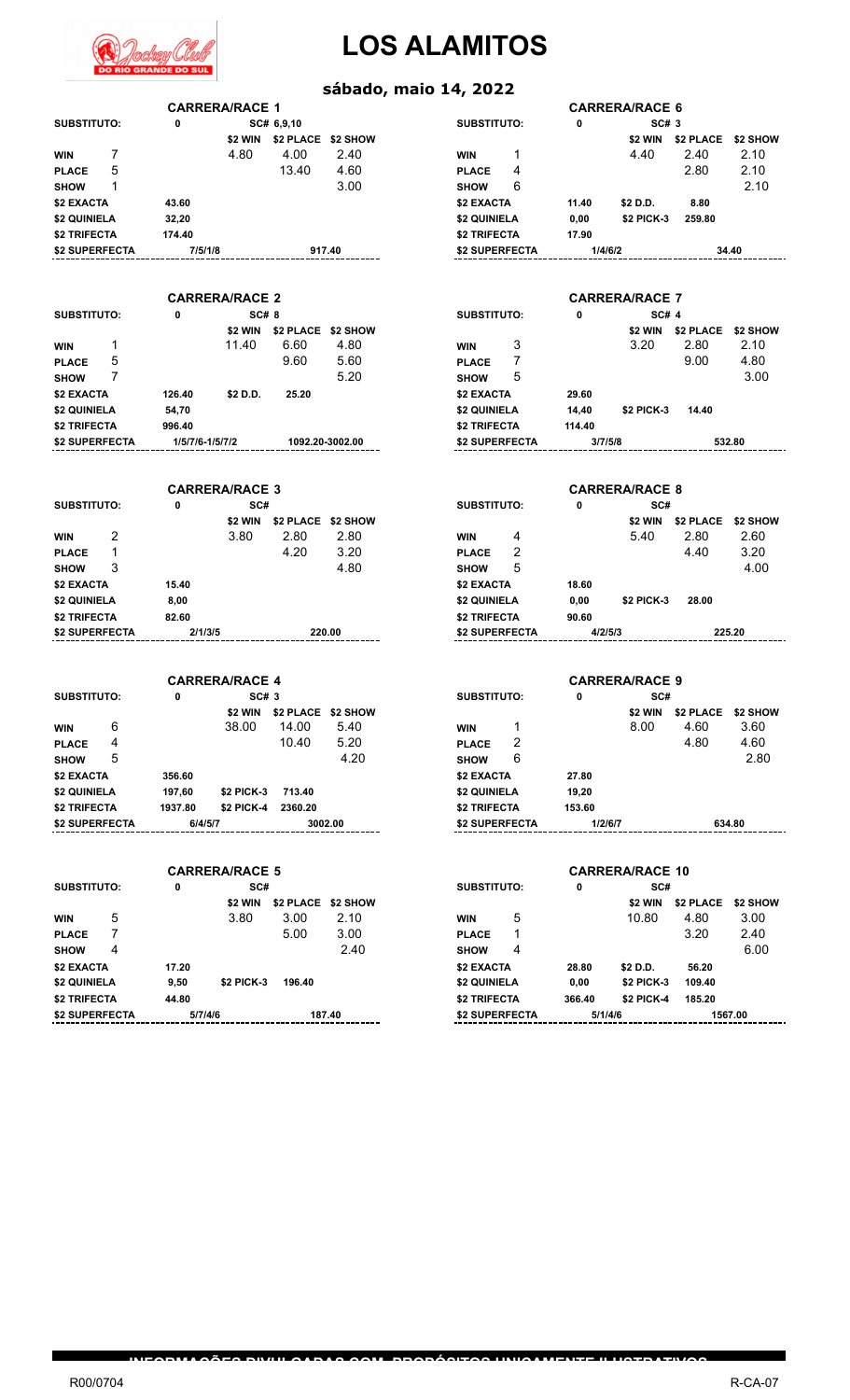Câtiente.

### **PICK FIVE**

**sábado, maio 14, 2022**

| <b>CARRERA</b><br><b>RACE NUMBER</b> | <b>GANADOR</b><br><b>WINNER</b> | <b>RETIRADOS</b><br><b>SCRATCHES</b> | <b>FAVORITO DE</b><br><b>TRACK FAVORITE</b> |
|--------------------------------------|---------------------------------|--------------------------------------|---------------------------------------------|
|                                      |                                 | 6,9,10                               |                                             |
| $\overline{2}$                       | 1                               | 8                                    |                                             |
| 3                                    | $\overline{2}$                  |                                      |                                             |
| $\overline{4}$                       | 6                               | $\overline{3}$                       |                                             |
| 5                                    | 5                               |                                      |                                             |
| 6                                    | 1                               | 3                                    |                                             |
| 7                                    | 3                               |                                      |                                             |
| 8                                    | 4                               |                                      |                                             |
| 9                                    | 1                               |                                      |                                             |
| 10                                   | 5                               |                                      |                                             |

| <b>BOLSA / POOL</b> | <b>RESERVA / CARRYOVER</b> |
|---------------------|----------------------------|
| \$0.00              | -                          |

| <b>BOLETOS GANADORES</b> |                      |              | <b>WINNER TICKETS</b> |        |  |
|--------------------------|----------------------|--------------|-----------------------|--------|--|
| <b>CON / WITH</b>        | <b>HIP. / TRACKS</b> | <b>BOOKS</b> |                       |        |  |
| 5/5                      |                      |              |                       | \$0,00 |  |
|                          |                      |              |                       |        |  |

**SOLAMENTE PARA INFORMACION / FOR INFORMATION ONLY SOLAMENTE PARA INFORMACION / FOR INFORMATION ONLY**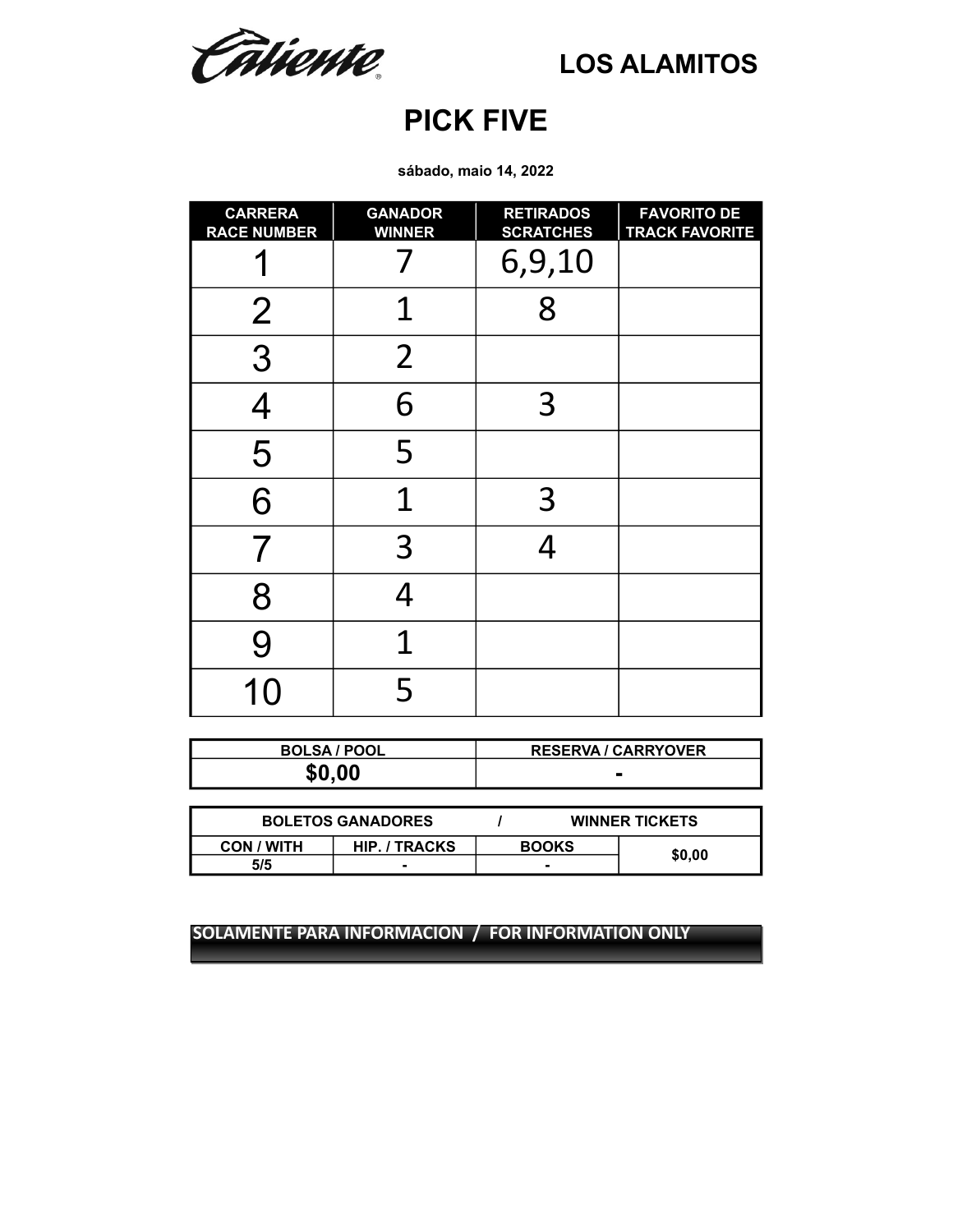Catiente.

### **PICK FIVE**

**sábado, maio 14, 2022**

| <b>CARRERA</b><br><b>RACE NUMBER</b> | <b>GANADOR</b><br><b>WINNER</b> | <b>RETIRADOS</b><br><b>SCRATCHES</b> | <b>FAVORITO DE</b><br><b>TRACK FAVORITE</b> |
|--------------------------------------|---------------------------------|--------------------------------------|---------------------------------------------|
|                                      |                                 | 6,9,10                               |                                             |
| $\overline{2}$                       | 1                               | 8                                    |                                             |
| 3                                    | $\overline{2}$                  | ( )                                  |                                             |
| $\overline{4}$                       | 6                               | 3                                    |                                             |
| 5                                    | 5                               | N                                    |                                             |
| 6                                    | 1                               | 3                                    |                                             |
|                                      | 3                               | $\overline{4}$                       |                                             |
| 8                                    | 4                               | O                                    |                                             |
| 9                                    | 1                               |                                      |                                             |
| 1                                    | 5                               |                                      |                                             |

| <b>BOLSA / POOL</b> | <b>RESERVA / CARRYOVER</b> |
|---------------------|----------------------------|
|                     |                            |

|                   | <b>BOLETOS GANADORES</b> |              | <b>WINNER TICKETS</b> |
|-------------------|--------------------------|--------------|-----------------------|
| <b>CON / WITH</b> | <b>HIP. / TRACKS</b>     | <b>BOOKS</b> | -                     |
| 5/5               | -                        |              |                       |

**SOLAMENTE PARA INFORMACION / FOR INFORMATION ONLY**